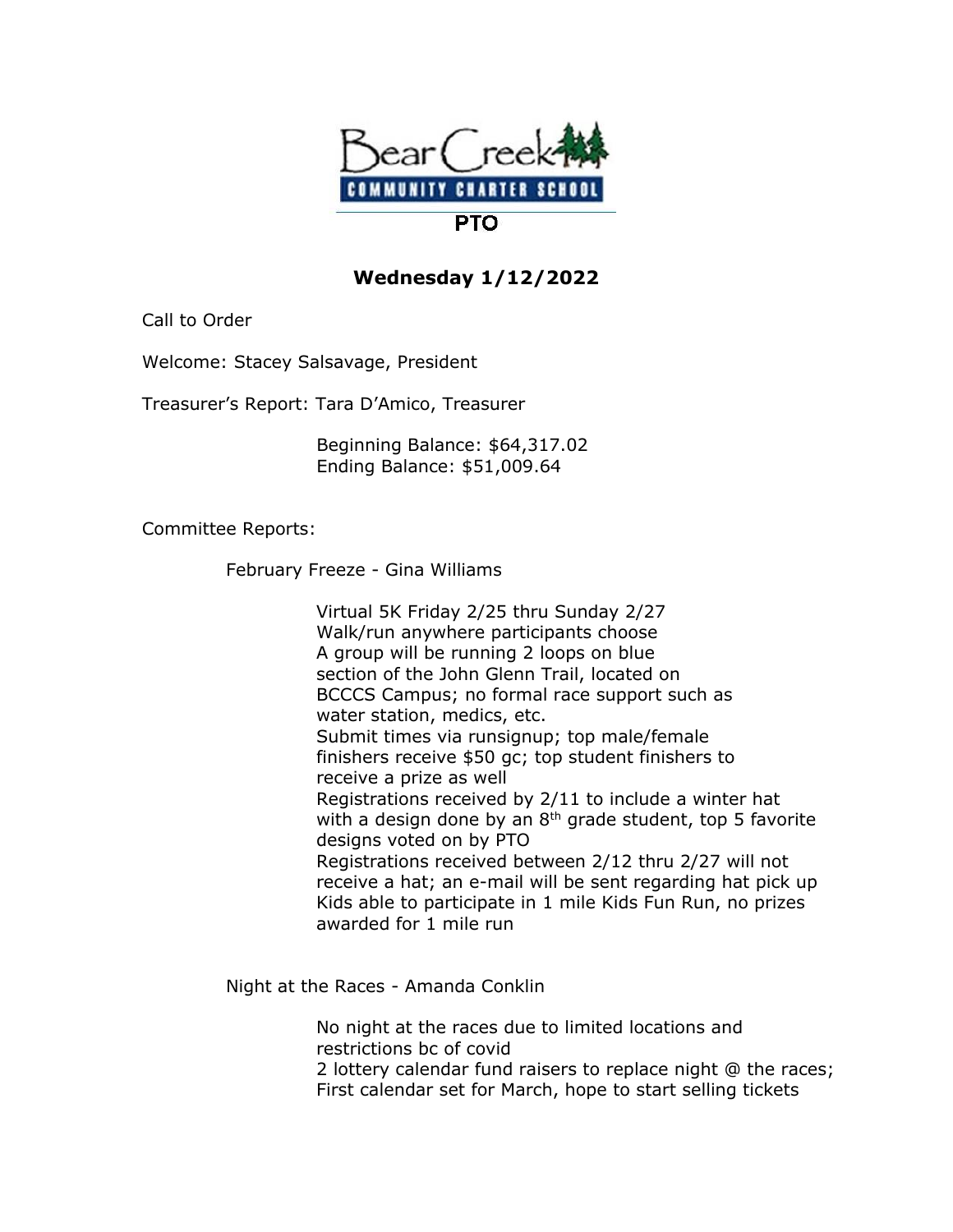\$10/ticket; Monday – Thursday will be cash winning; Friday – Sunday winner to receive baskets donated by each Grade (minus K and  $1<sup>st</sup>$ , they will donate 2 baskets bc they have 3 classes); HR parent should submit a picture of finished basket by end of January Begin selling tickets for May drawing in April; exploring options for basket donations

If you are the chair of a committee and would like to be listed for the committee report on the next agenda, please email me prior to the meeting. Thank you

New Business

No new business @ this time

Administrator's Report - Mrs. Stevens:

 7 7<sup>th</sup>/8<sup>th</sup> Grade Glow Dance postponed due to rising covid cases; new date TBD Cassie to see about holding upcoming book fair virtually, if company cannot accommodate it will be cancelled due to rising covid cases All Pro Dad's for January cx due to rising covid cases 1/14/22: Wear orange in support of Nathan, local child who recently lost his battle with cancer 1/17/22: No school; teacher in-service 8  $8<sup>th</sup>$  Grade pic. day moved from 2/8 to 2/1/22 2/3/22: ½ day; school spirit day; assembly depending on Covid cases 2/14 – 2/18: Jump for heart week; students asked to wear red on their gym day that week

Classroom Drawing

Gina Williams – Mrs. Corcoran

Next Meeting: Wednesday, February 9, 2022

Adjournment